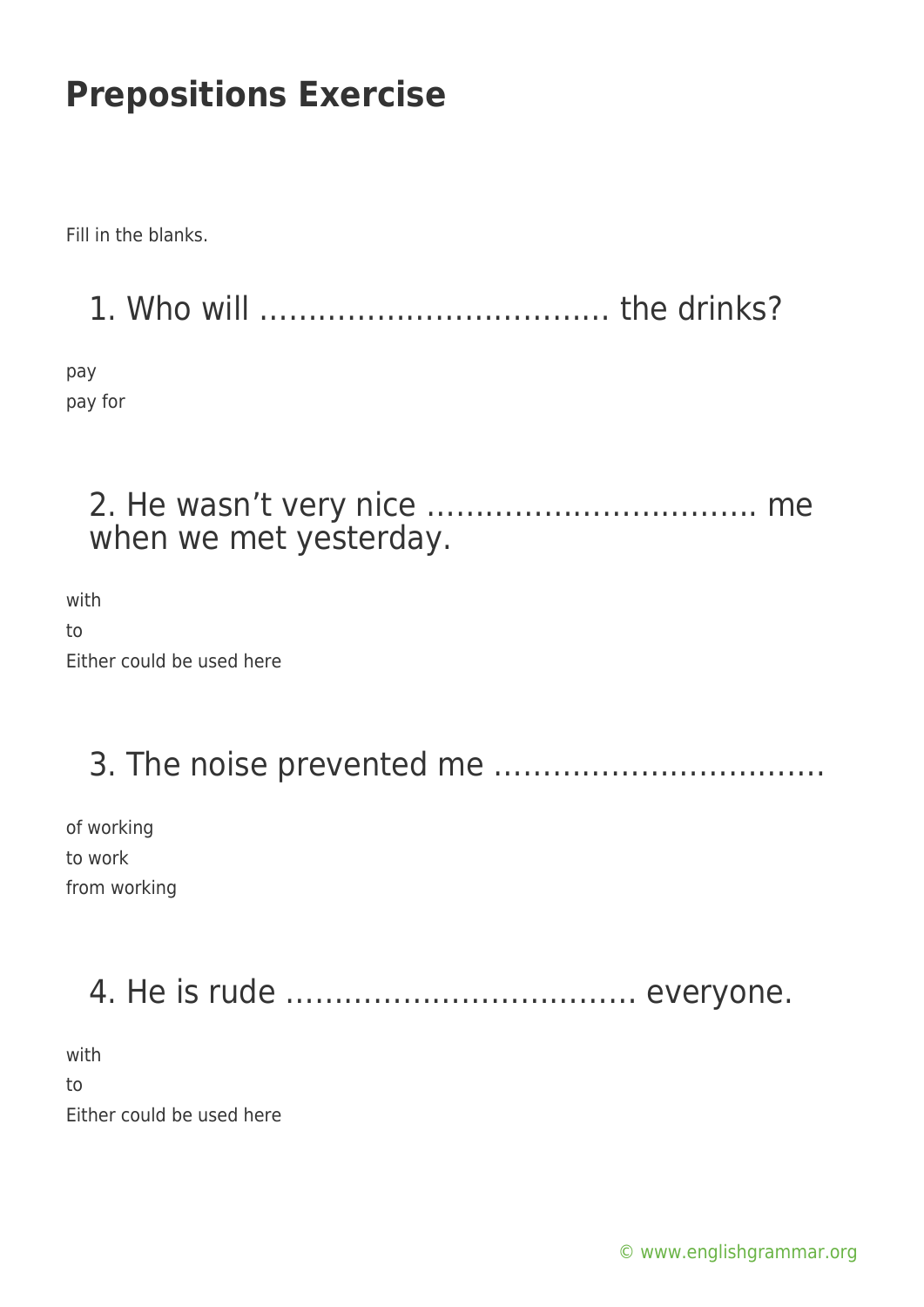#### 5. The police ………………………………….. everybody's luggage.

searched searched for

#### 6. The police are ………………………………. a bald guy in his thirties.

searching searching for

#### 7. I was shocked ………………………………… the news of the accident.

at by Either could be used here

#### 8. He is quite pleased …………………………………. his results.

with about at All of the above

[© www.englishgrammar.org](https://www.englishgrammar.org/)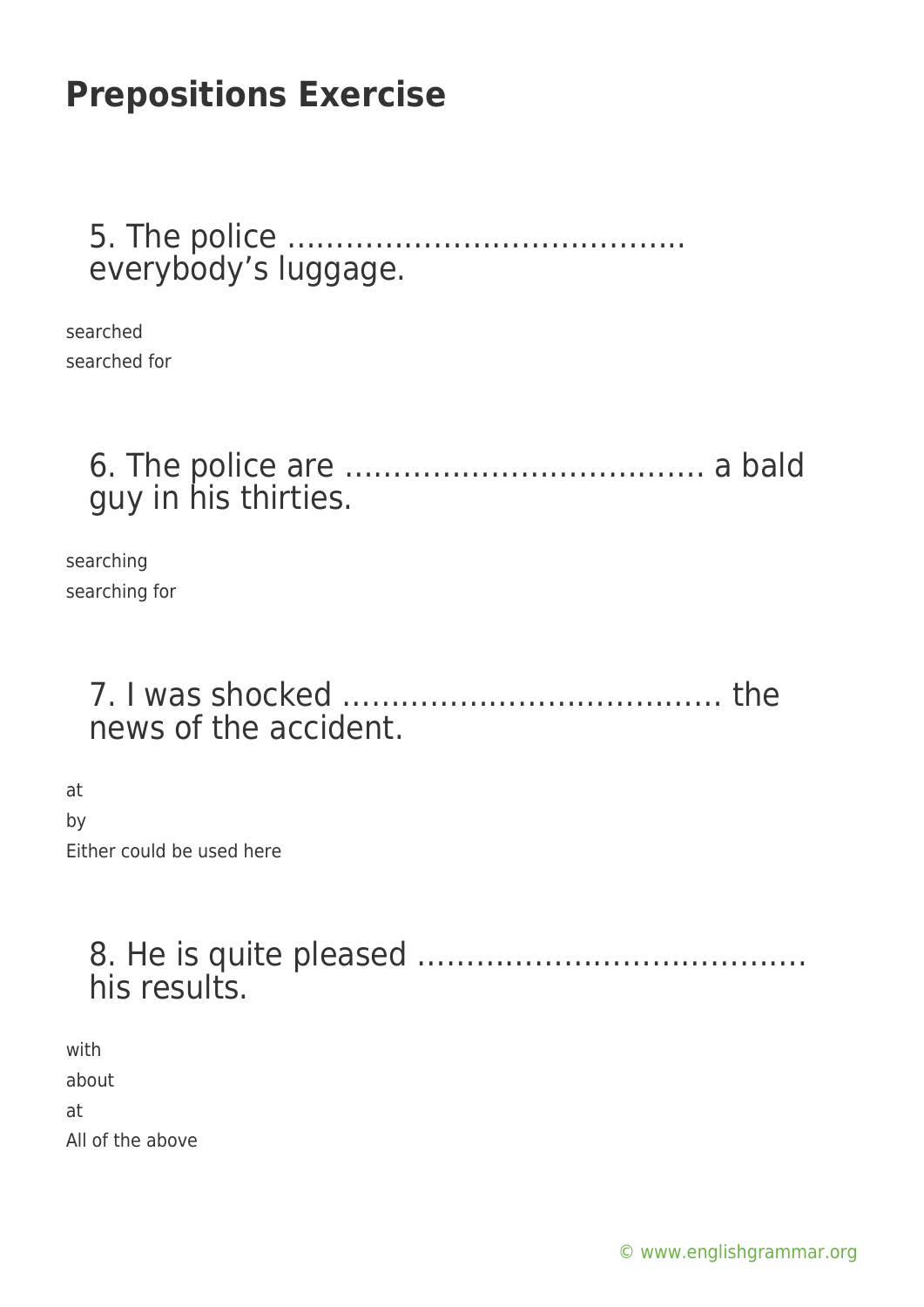9. I am thinking ………………………………… studying palmistry.

Please select 2 correct answers

about of

to

10. He is polite ………………………………. everyone.

with

to

#### 11. What does it mean if you dream …………………………………… hills and valleys?

about

of

Either could be used here

### 12. The driver was sleeping and crashed …………………………………. the car in front.

at